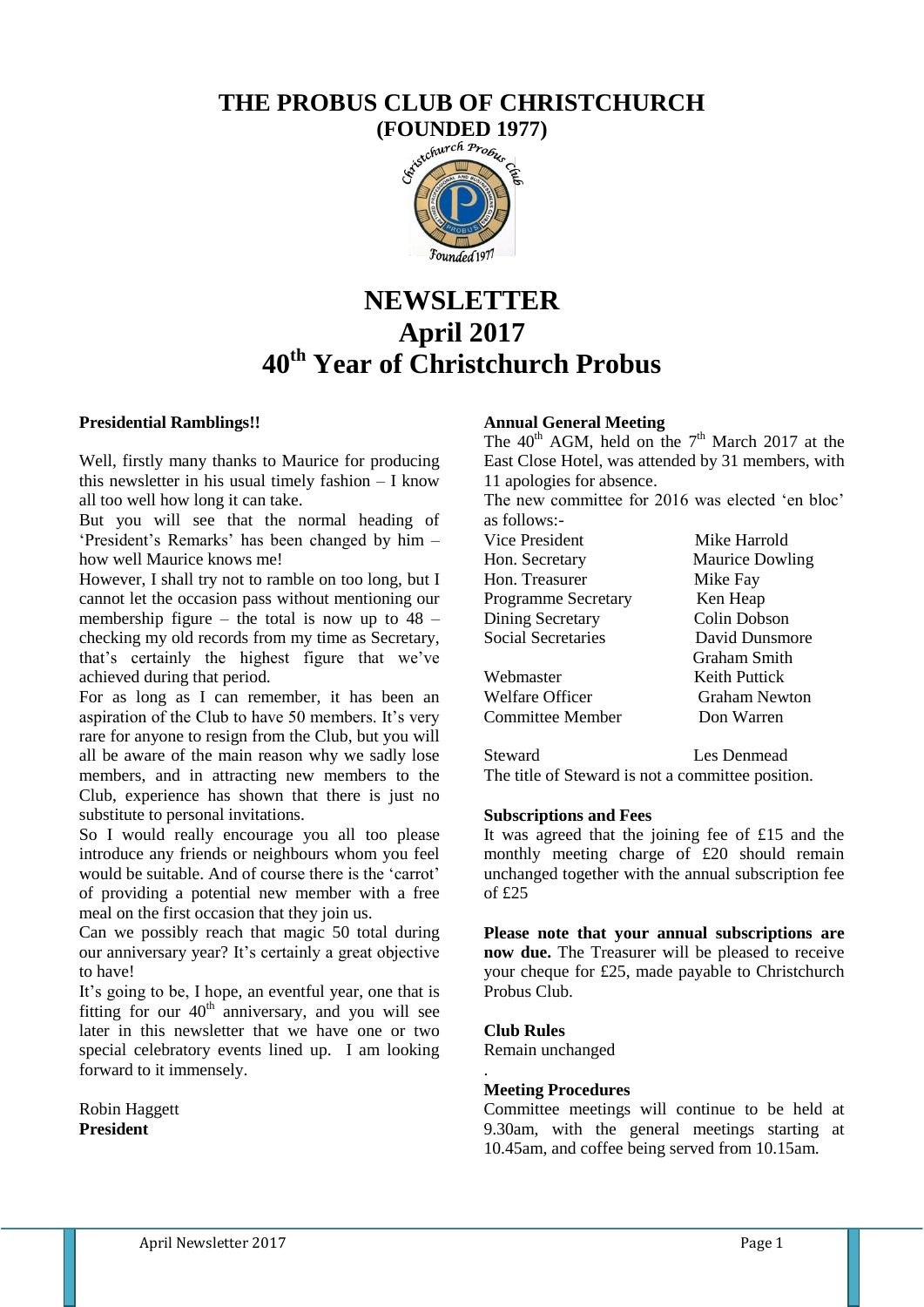#### **Website**

Since the AGM, Keith Puttick has stepped down as Webmaster and Maurice Dowling has kindly agreed to cover this position for the time being.

The website address is:

[www.probuschristchurch.org.uk](http://www.probuschristchurch.org.uk/)

Please do take the opportunity to visit the site and give us your views.

#### **Ladies Group**

Rosemary Warren has been organising a group of our ladies, who meet informally – for lunch on the 2<sup>nd</sup> Wednesday monthly, and for coffee at the Lord Bute Hotel, Highcliffe on the 4<sup>th</sup> Wednesday monthly.

Dates for **April** are:

**12 th** – Lunch, venue to be advised

**26 th** – Coffee at the Lord Bute, Lymington Road

Any ladies who have not so far attended will be made very welcome – please contact **Rosemary Warren** for further details.

#### **Recent Speakers**

We have once again been greatly entertained at the monthly meetings by some very interesting talks, with "Secrets of Cunard" by Patsy Taylor. Who we liked so much we invited back for The President's Lunch with "Memories of Fleet Street". One of the 'best' speakers we have had. 'Volcanoes' by Robin Miller, "The Channel Dash" by John Smith. "From Stourhead to Stanpits" by Ron Taylor. "The London Underground" by Steve Roberts. Then in March, following the AGM, our own member John Umfreville gave us 'Probian Humour', an interesting, and at times an amusing account of his time in six Probus Clubs over 25 years. John covered some of the situations which a President may have to deal with. To list just a few examples – a letter of application from a prospective new member who has clearly misunderstood the purpose of the club, a letter from the catering manager of a proposed venue setting out a menu that is anything but appetising, and the offer of a talk from a speaker who describes a speech that will be of interest to absolutely no-one!

Altogether it was a most entertaining speech with more than a hint of truth in some of the tales that John recounted.

We hope this high standard of speakers will be continued for the rest of 2017.

#### **Membership**

We have been very pleased to welcome four new members since our last Newsletter was issued:

**Richard Smith** was previously a Reprographics Manager. He lives in Bournemouth. His interests are Graphic Design, drawing and painting, eating out, the theatre and cinema.

**Brian Hollowell** was introduced to the club by David Marshall**.** Brian was previously a Purchasing and Quality Management. He lives in Highcliffe. His interests are Golf, Photography and Walking.

**James Robertson**. James was/is a Vicar. He lives in Christchurch. His interests are Walking and Cycling.

**Roy Townshend** was introduced to the club by Colin Dobson. Roy was previously a Vice President of Fuji Canada Inc. He lives in Christchurch. His interests are Photography, computers and Reading. He is about to join us at our April Meeting.

A very warm welcome to all.

#### **Reminder of the Attendance Rules**

Members unable to attend any of these meetings must inform the Dining Secretary (Colin Dobson – 01425-271953 or colin@goblins.plus.com) **at the latest by the Friday preceding the meeting.**

Additionally, if any member has dietary problems with the meal specified, please speak to Colin (again, by the preceding Friday) about a possible alternative being provided. An alternative vegetarian option will be available at every meeting.

All main courses are served with Fresh Seasonal Vegetables

# **Future Speakers and Menus in 2017**

**4 th April –** Kathy McNally - Spying 'The Great Game'

VoT – Tony Garland

Pork & Leek Sausages Herb Mash Potato, Onion Jus \*\*\*\* Quorn & Butternut Squash Lasagne \*\*\*\* Spotted Dick Crème Anglaise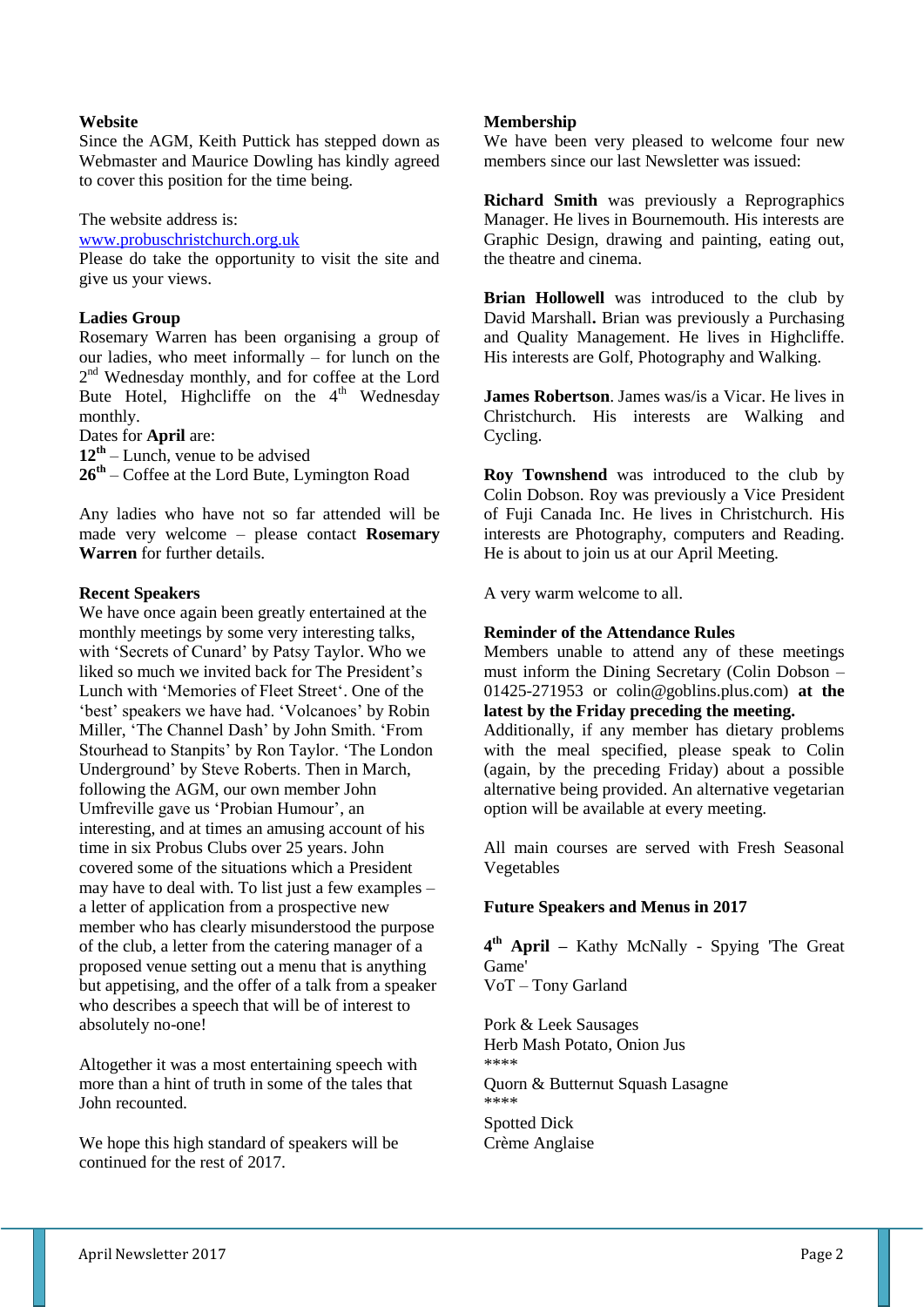**2nd May** (with our Ladies) – Steve Roberts – "Bournemouth Blue Plaques" VoT – Richard Porter

Roasted Salmon Fillet Nicoise Salad \*\*\*\* Broccoli & Blue Cheese Quiche Mixed Salad \*\*\*\* Strawberry Mille-Feuille

**6 th June** – Alan Jones – "Hypnotherapy" VoT – John Irons

Chicken Wrapped in Parma Ham Dauphinoise Potato, Tarragon Cream Sauce \*\*\*\*

Asparagus & Spinach Linguini Sun blushed Tomato Pesto \*\*\*\* Milk Chocolate & Frangipane Tart Clotted Cream

**Wednesday 21st June 40th Celebration Meal Carey's Manor Hotel Brockenhurst**  Avril Owton – "The Show must go on" VoT – Ken Heap Full details have been distributed.

**4 th July** – Howard Nicholls – "Trans Siberian Express' VoT – John Umfreville

Quiche Lorraine Buttered New Potatoes & Salad \*\*\*\* Roasted Pepper & Courgette Gnocchi Rocket salad \*\*\*\* Profiteroles

Chocolate Sauce

**1st August –** David Shead – "Little known Battle of Britain stories' VoT – John Reid

Grilled Cod Fillet Mussel & Prawn Chowder \*\*\*\* Spinach & Goats Cheese Tart Roasted New Potatoes \*\*\*\* Chocolate Crème Brulee **Biscotti** 

**5 th September** – Nick Hawkin – "The enduring mystery of the Mary Celeste" VoT – David Sutcliffe

Chargrilled Gammon Steak Sweet Potato Mash, Parsley sauce \*\*\*\* Wild Mushroom Gnocchi Truffle oil \*\*\*\* Lemon Tart Raspberry Sorbet

**Wednesday 27th September 40th Celebration Meal and Quiz Christchurch Masonic Centre** Details to be announced

**3 rd October** – John Symonds – "The wireless in wartime" VoT – John Bexon

Beef Bourguignon Mash Potato \*\*\*\* Beetroot & Goats Cheese Risotto \*\*\*\* Warm Poached Pear Vanilla Ice-Cream

**7 th November** – Simon Hayes - "The role of Police & Crime Commissioners" VoT – Geoff Wilson

Herb Crusted Cod Fillet Crushed New Potatoes, Parsley Velouté \*\*\*\* Winter Vegetable Gnocchi \*\*\*\* Rhubarb & Apple Crumble Vanilla Ice-Cream

**5 th December East Close Hotel** – Speaker TBA

Festive Christmas Lunch Menu

**14th December** (with our Ladies) **The South Lawn Hotel** Pauline Rowson – 'Crime writer, author' VoT – Graham Newton

Festive Christmas Lunch Menu

April Newsletter 2017 **Page 3**